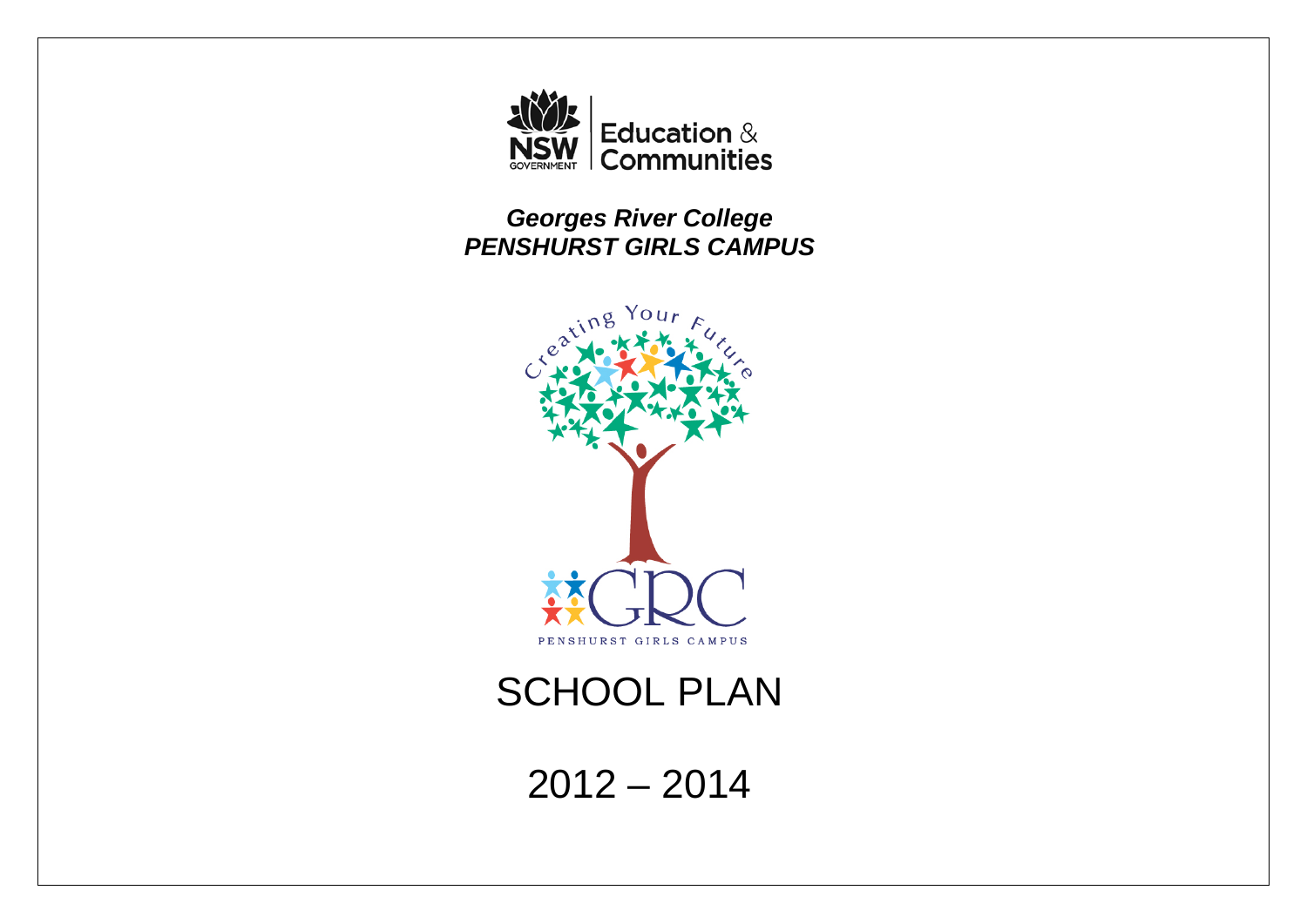

# SCHOOL PLAN 2012 ‐2014

### SCHOOL CONTEXT

Georges River College Penshurst Girls Campus (enrolment 705 students including 64% from a non-English speaking background) is a comprehensive school for girls Years 7-10. One of three middle school campuses within <sup>a</sup> college, that has <sup>a</sup> strong commitment to excellent academic results, student welfare, the creative and performing arts, sporting and student leadership programs. Penshurst Girls Campus has <sup>a</sup> focus on quality teaching, gifted and talented education and learning support within an educational environment embedded with technology. The school has an experienced and committed staff and values its partnership with the community. This School Plan sits under the umbrella of Georges River College Strategic Plan 2012‐2014.

| SCHOOL IDENTIFIED PRIORITY AREA/S | <b>INTENDED OUTCOME/S</b>                                                                                                                                         |
|-----------------------------------|-------------------------------------------------------------------------------------------------------------------------------------------------------------------|
| Literacy                          | To improve Year 9 student performance in reading focusing on interpretative and applied comprehension.                                                            |
| <b>Numeracy</b>                   | To improve Year 9 student performance in numeracy focusing on Space, Geometry, Measurement and Number/<br>Fractions and Decimals.                                 |
| <b>Resilience and wellbeing</b>   | To improve student engagement in numeracy in a culturally diverse environment through a focus on numerical<br>literacy.                                           |
|                                   | To enhance the resilience and wellbeing of Year 8 female students                                                                                                 |
| Engagement                        | To enhance the engagement in learning for Year 8 female students                                                                                                  |
|                                   | To implement the Australian Curriculum for Years 7 to 10 by 2013 in English, Mathematics, Science and History                                                     |
| <b>Curriculum and assessment</b>  | To embed quality teaching into programs, units of work, assessment tasks and classroom practice, with meaningful<br>feedback to enhance student learning outcomes |
|                                   | To promote differentiation in teaching to meet the needs of learner diversity                                                                                     |

### TARGET/S

#### **Literacy**

Increase the percentage of Year 9 students in the proficient standard band for reading in NAPLAN by 2012

Increase the percentage of correct responses to interpretative and applied comprehension questions in the reading component of Year 9 NAPLAN 2012 by 10%

#### **Numeracy**

Improve Year 9 students' performance in the test aspect of numeracy in NAPLAN compared to 2011 results to be at state average.

Increase the percentage of correct responses to space visualisation, properties of the geometric figure, fractions and decimals and time questions in the numeracy component of Year 9 NAPLAN 2012 by 10% Enhance numerical literacy strategies for all students, especially 65% LBOTE students

#### **Resilience and wellbeing**

Improve students' sense of self‐worth and confidence to enhance engagement in learning Increase student participation in community based initiatives Enhance and educate whole school community on parenting skills of adolescent girls

#### **Engagement**

Increase the personal profile data for students to <sup>a</sup> drift upwards with more students achieving consistently across all criteria with improved academic performance. Improve Literacy and Numeracy results in Year 9 NAPLAN 2013 Increase Year 8 student responsibility as <sup>a</sup> learner

#### **Curriculum and assessment**

Develop teaching and learning programs through quality professional learning, related to the new Australian Curriculum for mandatory subjects Years 7‐10. Increase the consistency of assessment task requirements and meaningful teacher feedback to across the curriculum Increase the percentage of assessment tasks and units of work coded and redesigned utilising the QT framework from 25% in 2011 to 100% in 2014 Increase the number of tasks differentiated collaboratively by staff with STLA support compared to 2011

| PRINCIPAL'S SIGNATURE | <b>SED ENDORSEMENT</b> | DATE: March 2012 |
|-----------------------|------------------------|------------------|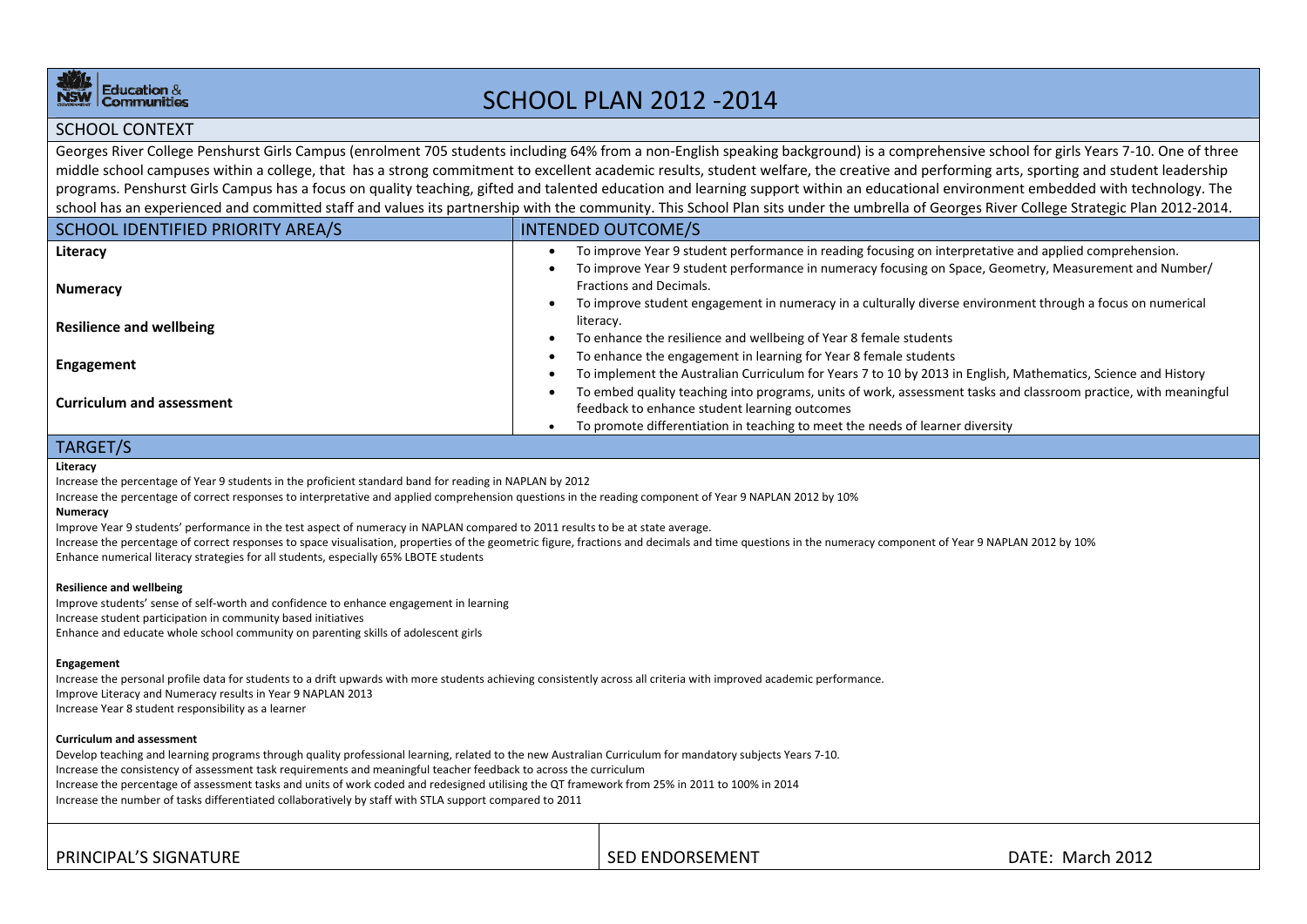| <b>SCHOOL IDENTIFIED PRIORITY</b><br><b>NUMERACY</b> |                                                                                                                                                                                                                                                                                                                                                                                                                                                                                                                                                                                                                                                                                                                                     |                                                                                                                                                                                                                                                                                                                                                                                                                                                                                               |                                                                                                                                                                                                                                                                                                                                                                                                                                                                                                                                                                                                                                     |      |                       |                                 |                                                                                                                                                                               |                                                                                                                               |
|------------------------------------------------------|-------------------------------------------------------------------------------------------------------------------------------------------------------------------------------------------------------------------------------------------------------------------------------------------------------------------------------------------------------------------------------------------------------------------------------------------------------------------------------------------------------------------------------------------------------------------------------------------------------------------------------------------------------------------------------------------------------------------------------------|-----------------------------------------------------------------------------------------------------------------------------------------------------------------------------------------------------------------------------------------------------------------------------------------------------------------------------------------------------------------------------------------------------------------------------------------------------------------------------------------------|-------------------------------------------------------------------------------------------------------------------------------------------------------------------------------------------------------------------------------------------------------------------------------------------------------------------------------------------------------------------------------------------------------------------------------------------------------------------------------------------------------------------------------------------------------------------------------------------------------------------------------------|------|-----------------------|---------------------------------|-------------------------------------------------------------------------------------------------------------------------------------------------------------------------------|-------------------------------------------------------------------------------------------------------------------------------|
| <b>DUTCOME/S</b>                                     | To improve Year 9 student performance in<br>numeracy focusing on Space, Geometry,<br>Measurement and Number/ Fractions and<br>Decimals.<br>To improve student engagement in numeracy in a<br>culturally diverse environment through a focus on<br>numerical literacy.                                                                                                                                                                                                                                                                                                                                                                                                                                                               | TARGET/S<br>Improve Year 9 students' performance in the test aspect of numeracy in NAPLAN compared to 2011 results to be<br>$\bullet$<br>at state average.<br>Increase the percentage of correct responses to space visualisation, properties of the geometric figure, fractions<br>$\bullet$<br>and decimals and time questions in the numeracy component of Year 9 NAPLAN 2012 by 10%<br>Enhance numerical literacy strategies for all students, especially 65% LBOTE students<br>$\bullet$ |                                                                                                                                                                                                                                                                                                                                                                                                                                                                                                                                                                                                                                     |      |                       |                                 |                                                                                                                                                                               |                                                                                                                               |
| <b>STRATEGIES</b>                                    |                                                                                                                                                                                                                                                                                                                                                                                                                                                                                                                                                                                                                                                                                                                                     | <b>INDICATORS</b><br><b>TIMEFRAME</b>                                                                                                                                                                                                                                                                                                                                                                                                                                                         |                                                                                                                                                                                                                                                                                                                                                                                                                                                                                                                                                                                                                                     |      | <b>RESPONSIBILITY</b> | <b>FUNDING</b><br>SOURCE/BUDGET |                                                                                                                                                                               |                                                                                                                               |
| Measurement.<br>$\bullet$                            | Evaluate and redesign current Mathematics teaching and<br>learning programs in Years 7, 8 and 9 to revise/ include<br>units on Space, Geometry, Fractions and Decimals and<br>Numerical literacy strategies for teaching and learning in all<br>subject areas in Years 7 and 8:<br>Form a Numeracy Team with representatives from<br>a range of subject areas<br>Write a Numeracy First Aid Kit and/or booklet of<br>Numeracy Keywords.<br>Reinforce key words - explain, list, compare<br>Key words defined on assessment task sheets<br>(small box/footnote) to reinforce what the<br>question is asking of the student<br>Shift from questions that ask students to<br>answer/list/define/repeat to<br>interpret/analyse/explain |                                                                                                                                                                                                                                                                                                                                                                                                                                                                                               | Improve Year 9 numeracy results in<br>NAPLAN by:<br>Increased number of Year 9<br>$\bullet$<br>students in Bands 7,8 and 9 on<br>NAPLAN numeracy test 2012<br>from<br>Reduced number of Year 9<br>$\bullet$<br>students in Bands 4 and 5 on<br>NAPLAN numeracy test 2012<br>from<br>Improved overall Year 9 results in<br>$\bullet$<br>the test aspect of Numeracy in<br>2012 by 11 scale points<br>compared to 2011<br>A cross-faculty Numeracy team formed in<br>Term 1 2012.<br>A Numeracy First Aid Kit written and<br>distributed to staff and students with<br>associated classroom strategies across a<br>range of subjects. | 2012 | 2013                  | 2014                            | DP, HT Administration, HT<br>Mathematics and faculty<br>staff<br>DP, HT Mathematics,<br>executive, STLA, staff<br>Staff representatives from<br>all faculties and facilitator | <b>TPL funds</b><br><b>Professional learning</b><br>days<br>SDD<br>Staff meetings<br><b>Executive and faculty</b><br>meetings |
|                                                      | Professional learning for all staff in literacy strategies<br>related to numeracy.                                                                                                                                                                                                                                                                                                                                                                                                                                                                                                                                                                                                                                                  |                                                                                                                                                                                                                                                                                                                                                                                                                                                                                               | Staff complete mandatory professional<br>learning (2 hours) in literacy strategies for<br>numeracy                                                                                                                                                                                                                                                                                                                                                                                                                                                                                                                                  |      |                       |                                 | Senior executive and all staff                                                                                                                                                | <b>SDD</b>                                                                                                                    |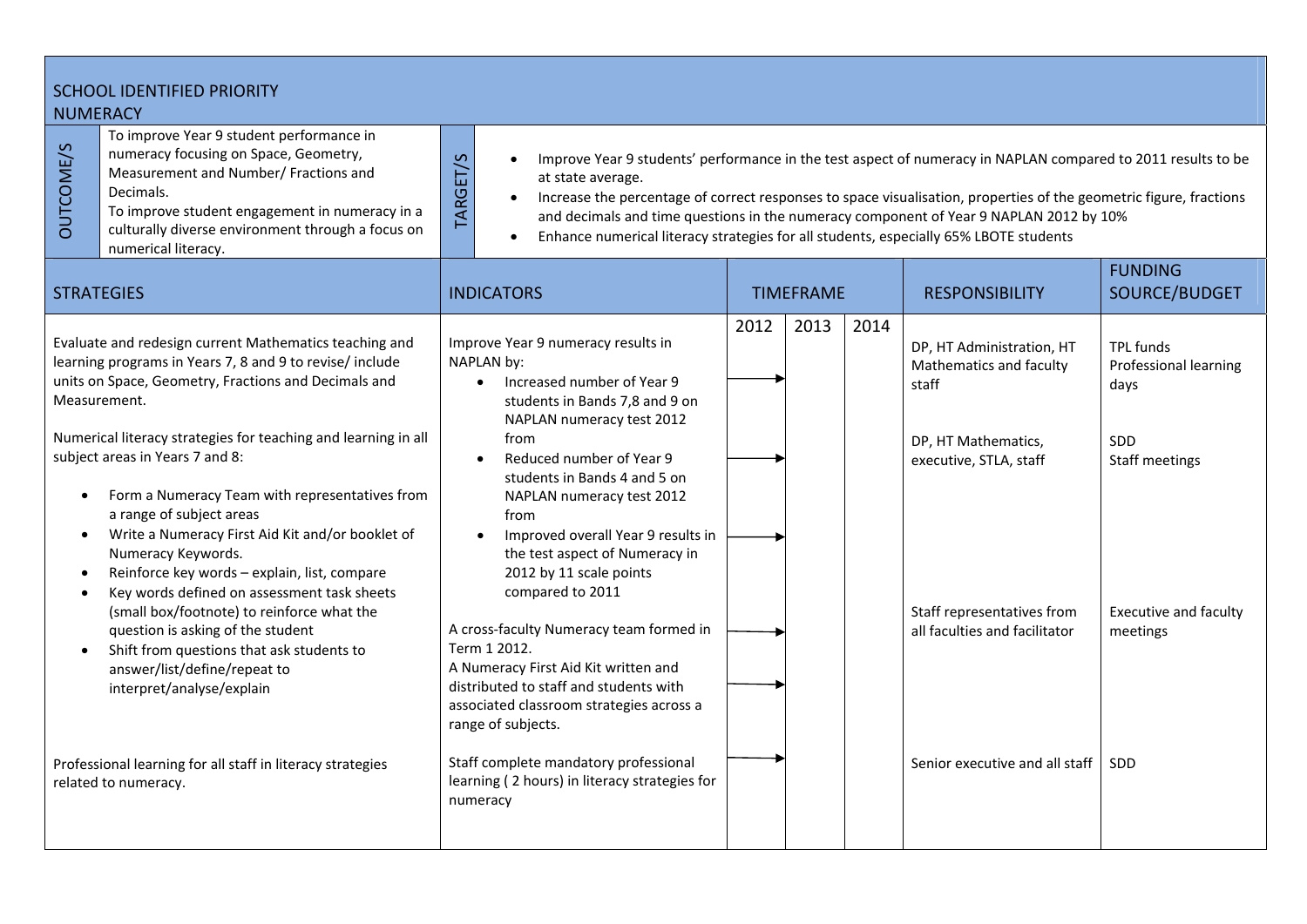### SCHOOL IDENTIFIED PRIORITY LITERACY

To improve Year 9 student performance in reading<br>focusing on interpretative and applied<br>comprehension.<br>DO

TARGET/S

 $\bullet$ Increase the percentage of Year 9 students in the proficient standard band for reading in NAPLAN by 20%

 $\bullet$ • Increase the percentage of correct responses to interpretative and applied comprehension questions in the reading component of Year 9 NAPLAN 2012 by 10%

| <b>STRATEGIES</b>                                                                                                                                                                                                                                                                                                                                                                                                           | <b>INDICATORS</b>                                                                                                                                                                                                                                                                                                                                                                                     | <b>TIMEFRAME</b> |      |      | <b>RESPONSIBILITY</b>                                                                                                                                        | <b>FUNDING</b><br>SOURCE/BUDGET                                                                                                                                  |
|-----------------------------------------------------------------------------------------------------------------------------------------------------------------------------------------------------------------------------------------------------------------------------------------------------------------------------------------------------------------------------------------------------------------------------|-------------------------------------------------------------------------------------------------------------------------------------------------------------------------------------------------------------------------------------------------------------------------------------------------------------------------------------------------------------------------------------------------------|------------------|------|------|--------------------------------------------------------------------------------------------------------------------------------------------------------------|------------------------------------------------------------------------------------------------------------------------------------------------------------------|
| Explicit professional learning for all staff in literacy<br>strategies for reading<br>Redesign a reading program for students in Year 7 2012<br>with elements of DEAR, wide reading, Library and English<br>involvement.<br>Year 7 reading book lists<br>Book Review each term/ semester within English<br>classes<br>Premier's Reading Challenge<br>English teachers as DEAR supervisors<br>Recognition and reward system. | Staff complete mandatory professional<br>learning (2 hours) in literacy strategies for<br>reading.<br>Increased borrowing patterns for Year 7<br>from 60% in 2011 to 75% in 2012<br>Increased student participation in the<br>Premier's Reading Challenge for Year 7,<br>from 40% in 2011 to 60% in 2012<br>English teachers supervising DEAR/ roll<br>call<br>Implementation of Reading Award system | 2012             | 2013 | 2014 | <b>Regional and College</b><br>expertise<br>Senior management<br>Teacher Librarian<br>HT English<br>English faculty staff<br>HT English<br>Teacher Librarian | <b>TPL funds</b><br>Professional learning<br>days<br>Staff meetings<br>Library Budget<br>+ P&C Funds + School<br><b>Finances</b><br><b>Executive and faculty</b> |
| Literacy strategies for teaching and learning in all subject<br>areas:<br>comprehension (literal, interpretative, applied)<br>vocabulary and meta-language<br>sentence structure (simple, compound, complex)<br>paragraph structure                                                                                                                                                                                         | in 2012<br>Improve Year 9 reading results in NAPLAN<br>by:<br>2% (2012)<br>5% (2013)<br>10% (2014)<br>Improve Year 8 ESSA literacy results:<br>5% (2012)<br>10% (2013)<br>15% (2014)                                                                                                                                                                                                                  |                  |      |      | <b>HT</b> Welfare<br>Executive and all staff<br>All faculties                                                                                                | meeting time                                                                                                                                                     |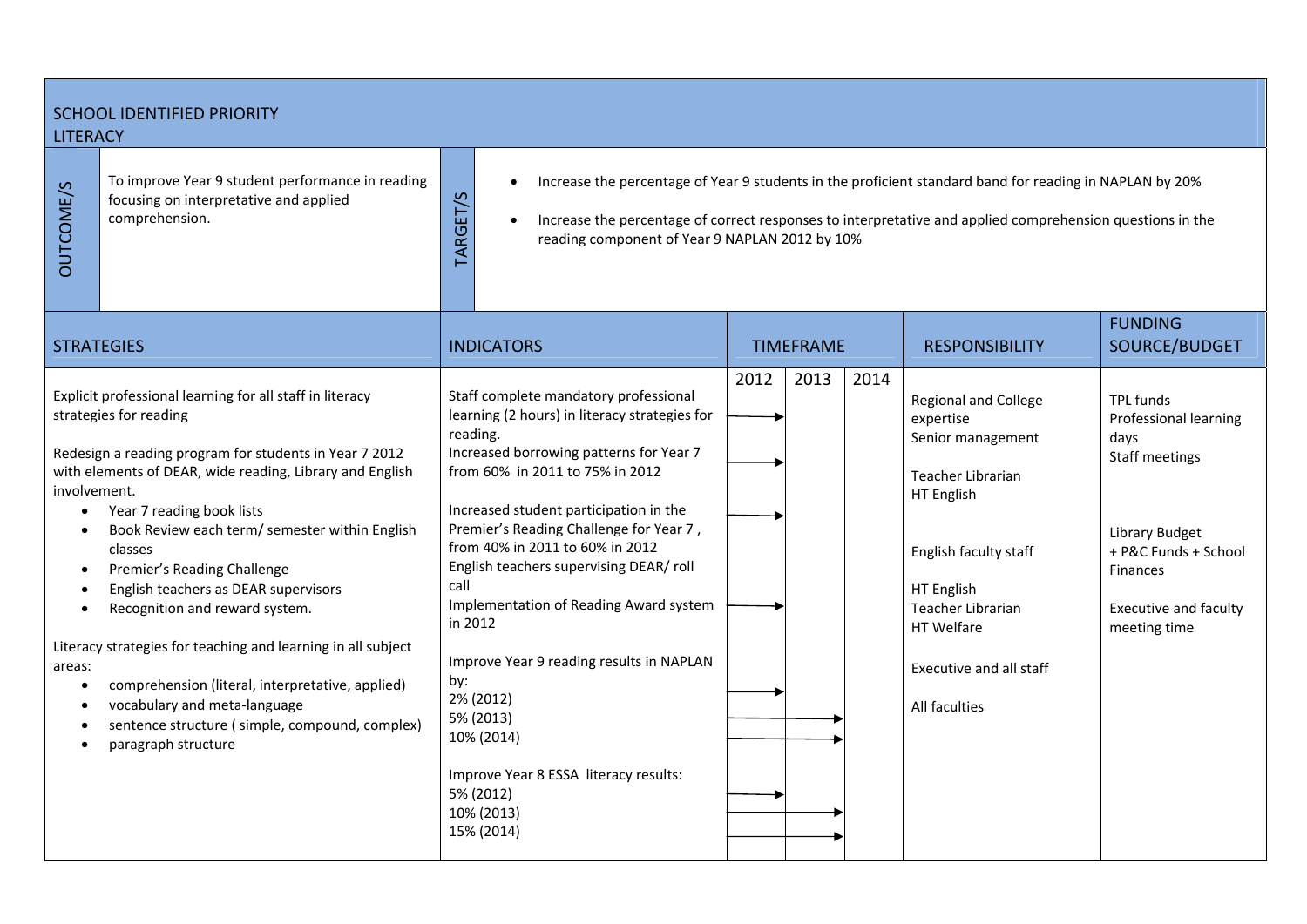## SCHOOL IDENTIFIED PRIORITY RESILIENCE AND WELLBEING

 $\begin{array}{c}\n\Sigma \\
O \\
H\n\end{array}$  To enhance the resilience and wellbeing of Year 8 female students

- Improve students' sense of self-worth and confidence to enhance engagement in learning<br>
 Increase student participation in community based initiatives<br>
 Enhance and educate whole school community on parenting skills of
	-
	-

| <b>STRATEGIES</b>                                                                                                                                     | <b>INDICATORS</b>                                                                                                                   | <b>TIMEFRAME</b>     | <b>RESPONSIBILITY</b>                                               | <b>FUNDING</b><br>SOURCE/BUDGET |
|-------------------------------------------------------------------------------------------------------------------------------------------------------|-------------------------------------------------------------------------------------------------------------------------------------|----------------------|---------------------------------------------------------------------|---------------------------------|
| Monitor and track student well-being, academic progress<br>and engagement through STAR SEARCH, attendance<br>readouts and assessment and report data. | Decrease negative STAR SEARCH RISC<br>entries from semester one to semester<br>two by 25%<br>Decrease the number of Year 8 students | 2013<br>2012<br>2014 | Principal, DPs. HT Welfare,<br>Year Advisors, School<br>Councillors | Faculty/ staff meeting<br>time  |
| Provide additional support structures for identified<br>students at risk.<br>Implement Digital Citizenship course for Year 8 students                 | with attendance below 85% by 20%<br>Linking identified students to suitable<br>external programs                                    |                      | TAS faculty                                                         | <b>Budget</b>                   |
| and raise awareness of appropriate use of digital<br>technology                                                                                       | Decrease cyber bullying incidents in Year 8<br>by 10%. Increased appropriate use of<br>technology                                   |                      | Technology team<br>DPs and all staff                                |                                 |
| Develop activities and workshops around student<br>participation in community and social justice initiatives                                          | Student participation in structured<br>community projects to be tracked<br>Decrease the incidents of student conflict               |                      | Careers Advisor, Year<br><b>Advisors</b>                            |                                 |
| Facilitate opportunities to participate in student resilience<br>programs and develop skills to strengthen group harmony<br>and tolerance             | as recorded on RISC by 15% in 2012<br>Increase utilisation of peer mediation in<br>Year 8                                           |                      | Welfare team<br>Welfare and Learning                                | TPL days                        |
| Encourage students to examine daily routines which impact<br>on learning ability and personal academic success.                                       | Decreased reports of lateness,<br>punctuality, uniform etc. infringements by<br>20%                                                 |                      | Support teams<br>DPs, executive, staff                              | Meeting time                    |
| Improve parent access to information and programs which<br>support parenting skills and advice on raising adolescent                                  | Increased attendance at parent meetings<br>Track student responses to wellbeing                                                     |                      | Principal and P&C<br>Welfare team                                   | Meeting time                    |
| girls.<br>Compare Year 8 entry and exit survey which monitors                                                                                         | survey over 3 years.<br>Increase student recognition within merit                                                                   |                      | Principal, Year Advisors,<br>staff                                  | P&C meetings                    |
| aspects of self-efficacy and measures levels of student<br>wellbeing.<br>Acknowledge and celebrate student success and                                | system by 30%<br>Increase the number of students<br>attending the 'Improvement Morning Tea'                                         |                      |                                                                     |                                 |
| achievement                                                                                                                                           | from 47 to 60 students                                                                                                              |                      |                                                                     |                                 |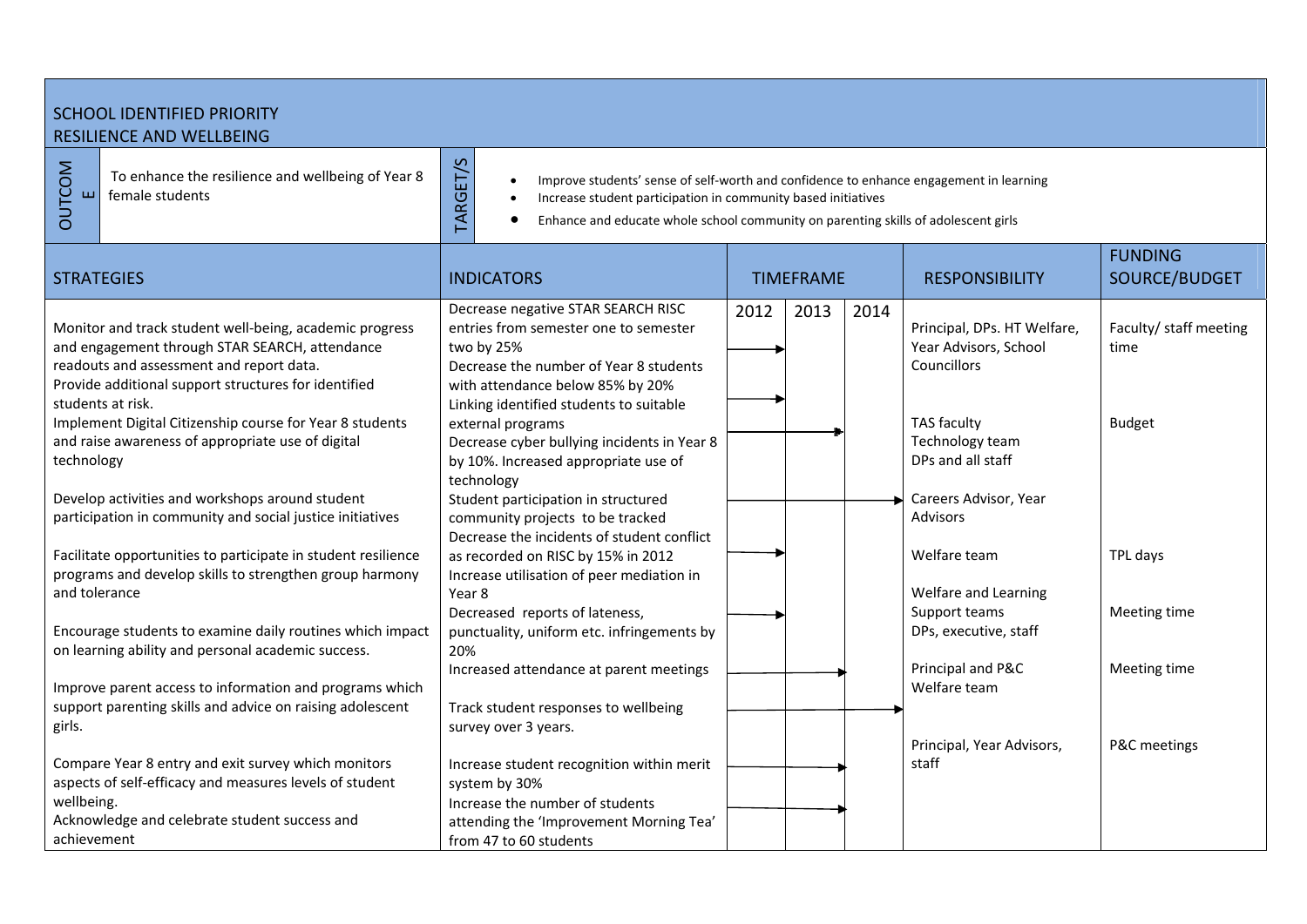| <b>SCHOOL IDENTIFIED PRIORITY</b><br><b>ENGAGEMENT</b>                                                                                                                                                                                                                                                                                                                                                                                                                                                                                                                                                                             |                                                                                                                                                                                                                                                                                                                                                                                                                                                                                                                                                                                                                                                     |                      |                                                                                                                                                                                                                                                                  |                                                                                           |  |  |  |
|------------------------------------------------------------------------------------------------------------------------------------------------------------------------------------------------------------------------------------------------------------------------------------------------------------------------------------------------------------------------------------------------------------------------------------------------------------------------------------------------------------------------------------------------------------------------------------------------------------------------------------|-----------------------------------------------------------------------------------------------------------------------------------------------------------------------------------------------------------------------------------------------------------------------------------------------------------------------------------------------------------------------------------------------------------------------------------------------------------------------------------------------------------------------------------------------------------------------------------------------------------------------------------------------------|----------------------|------------------------------------------------------------------------------------------------------------------------------------------------------------------------------------------------------------------------------------------------------------------|-------------------------------------------------------------------------------------------|--|--|--|
| <b>OUTCOME/S</b><br>To enhance the engagement in learning<br>for Year 8 female students                                                                                                                                                                                                                                                                                                                                                                                                                                                                                                                                            | TARGET/S<br>Increase the personal profile data for students to a drift upwards with more students achieving consistently<br>across all criteria, with improved academic performance.<br>Improve Literacy and Numeracy results in Year 9 NAPLAN 2013<br>$\bullet$<br>Increase Year 8 student responsibility as a learner                                                                                                                                                                                                                                                                                                                             |                      |                                                                                                                                                                                                                                                                  |                                                                                           |  |  |  |
| <b>STRATEGIES</b>                                                                                                                                                                                                                                                                                                                                                                                                                                                                                                                                                                                                                  | <b>INDICATORS</b>                                                                                                                                                                                                                                                                                                                                                                                                                                                                                                                                                                                                                                   | <b>TIMEFRAME</b>     | <b>RESPONSIBILITY</b>                                                                                                                                                                                                                                            | <b>FUNDING</b><br>SOURCE/BUDGET                                                           |  |  |  |
| Create an extra class in Year 8 mandatory subjects<br>Organise a learning support group within an<br>English class structure for withdrawal and group<br>work<br>Design a parallel ESL class for personalised<br>intensive guidance with teacher expertise.<br>Strengthen curriculum planning and consistency<br>across the middle years, especially in Year 8<br>Increase personalised learning plans<br>Promote student centred learning or student<br>directed learning<br>Further develop enriched learning activities for the<br>gifted and talented students<br>Acknowledge and celebrate student success and<br>achievement | Subject grades of Year 8 students move<br>upwards from B-A, C-B, D-C in 30% of<br>students by the yearly report<br>Decrease the number of students (10 %)<br>in the lower bands of Literacy NAPLAN<br>Year 9 2013<br>Decrease the number of students (10%) in<br>the lower bands for Year 8 ESSA<br>Decrease in number of students with less<br>than 85% attendance in Year 8<br>Decrease the Year 8 lateness data by 20%<br>Increase engagement in learning for GAT<br>students<br>Increase student recognition within merit<br>system by 30%<br>Increase the percentage of students<br>invited to the Most Improved Morning Tea<br>in Term 4 2012 | 2012<br>2013<br>2014 | Timetable team + Principal<br>HT English and STLA staff<br>HT English and ESL teachers<br>Executive<br>Learning support team and<br>classroom teachers<br>Classroom teachers<br>All teachers and executive<br>Welfare team<br>Principal, Year Advisors,<br>staff | Faculty time<br><b>Executive meeting</b><br>Faculty time<br>Professional learning<br>days |  |  |  |